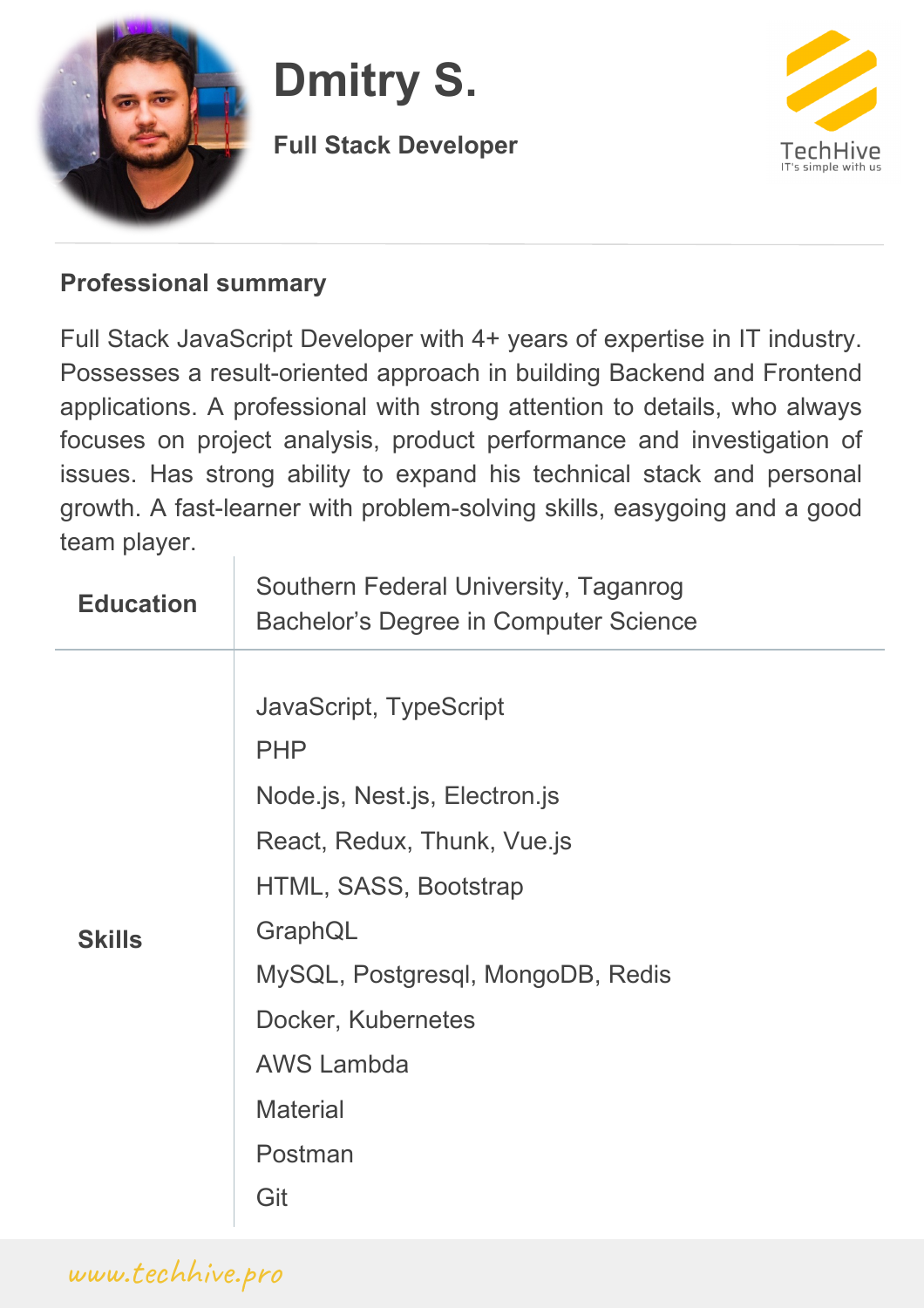| <b>Project</b>          | <b>Lumik Technology</b>                                                |
|-------------------------|------------------------------------------------------------------------|
| Period                  | Mar $2021 -$ till now                                                  |
| Role                    | <b>Full Stack Developer</b>                                            |
| <b>Technologies</b>     | React, Nest.js, PostgreSQL, Kubernetes, Material,<br>Redis, AWS Lambda |
| <b>Responsibilities</b> |                                                                        |
|                         |                                                                        |

- Developed RESTful API from scratch for getting aggregated data from different resources;
- Implemented integrations with 3d parties' APIs;
- Developed financial related system;
- Built survey analysis platform for cinema tickets system from scratch;
- Built RESTful API with firebase and firestore;
- Created frontend using Material UI and react-hook-form.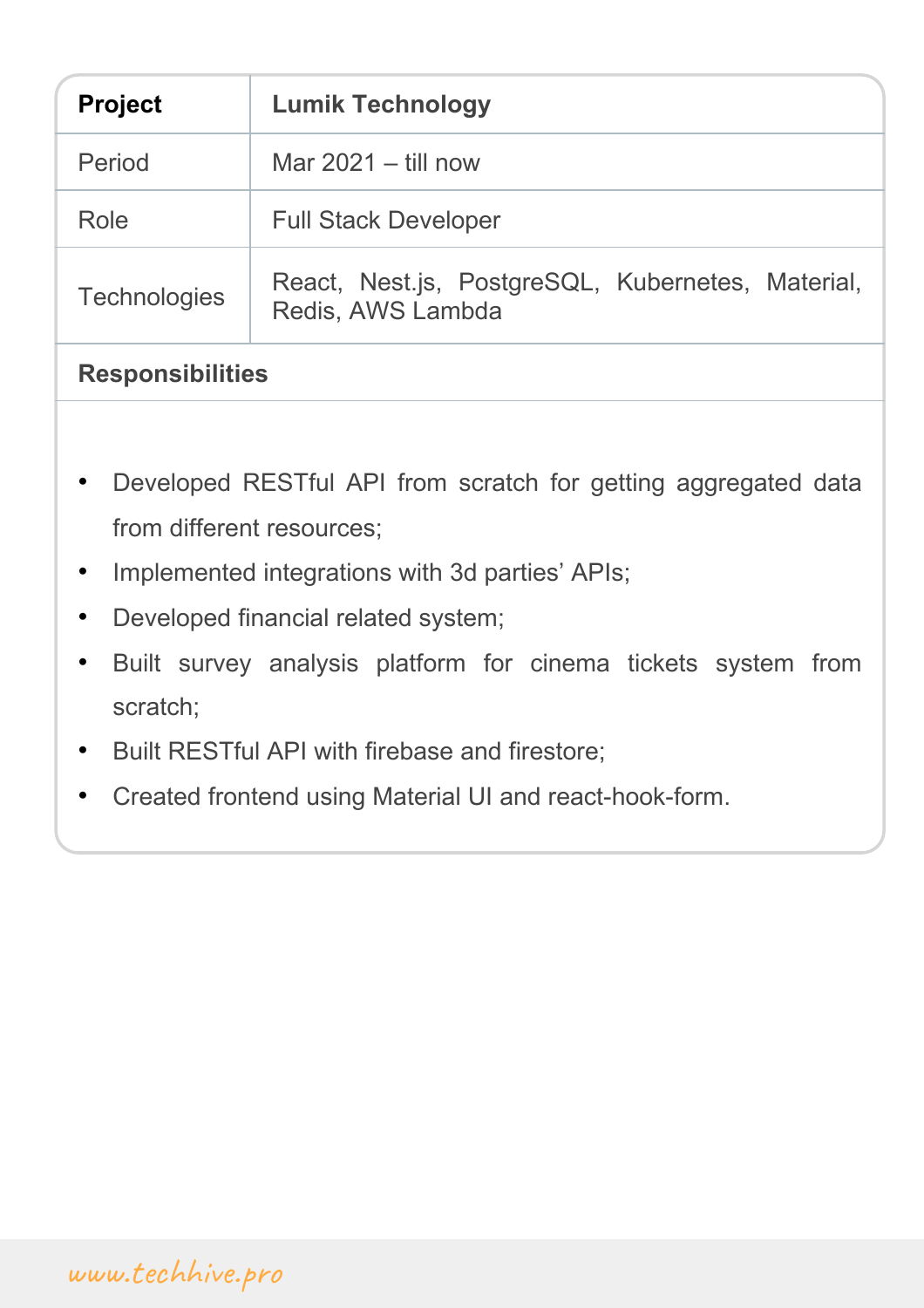| <b>Project</b>                                                                                                        | <b>Mentalstack</b>                                                            |
|-----------------------------------------------------------------------------------------------------------------------|-------------------------------------------------------------------------------|
| Period                                                                                                                | Sep 2020 - Mar 2021                                                           |
| Role                                                                                                                  | <b>Full Stack Developer</b>                                                   |
| <b>Technologies</b>                                                                                                   | React, Node.js, MySQL, Express,<br>Docker,<br>PostgreSQL, Material, SVG, SASS |
| <b>Responsibilities</b>                                                                                               |                                                                               |
| Created a service for management users with different roles;<br>Created news portal about the pandemics;<br>$\bullet$ |                                                                               |

- Mentored junior developers;
- Bugs fixing and troubleshooting.

www.techhive.pro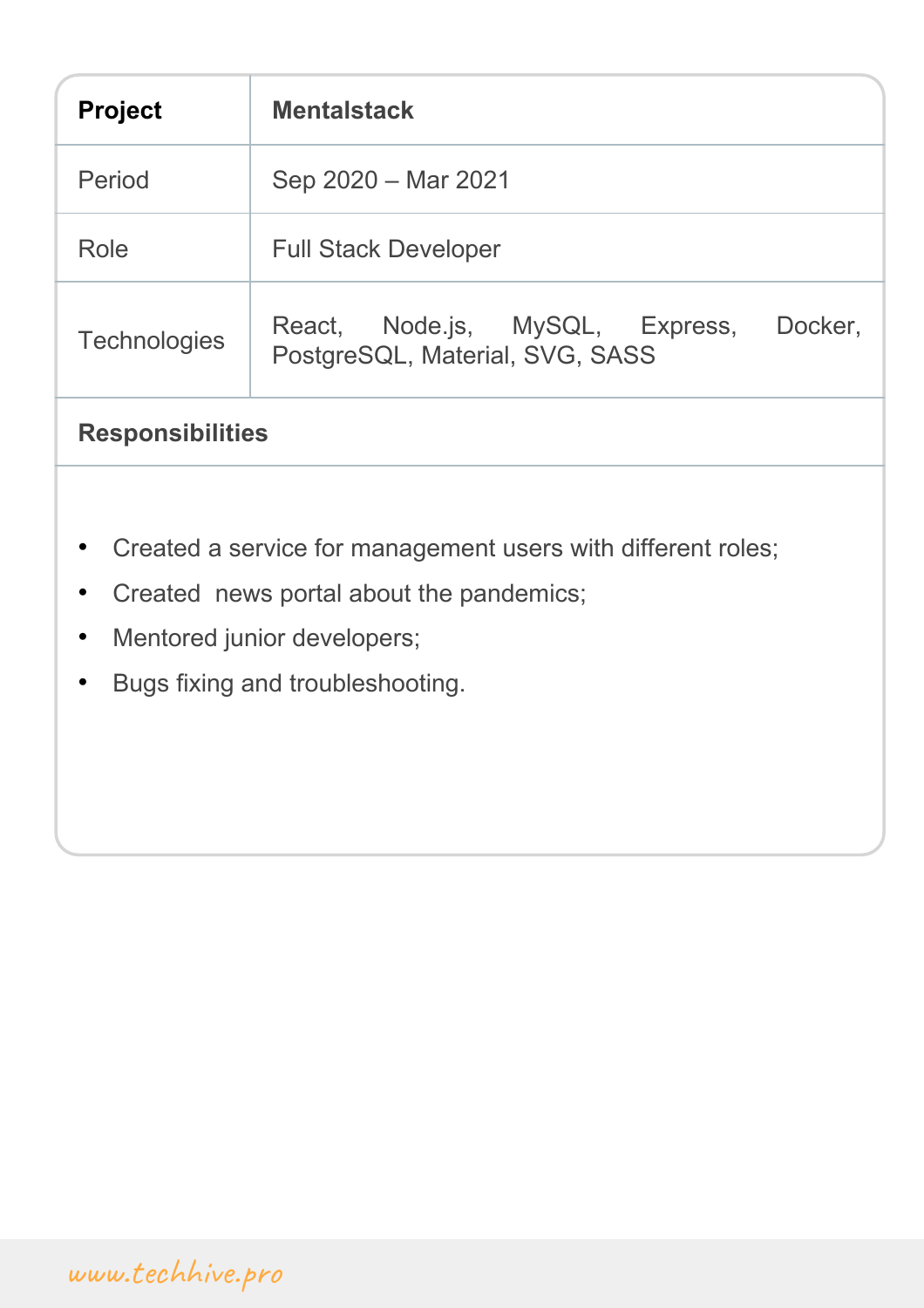| <b>Project</b>                                                         | <b>FeedsApp Inc</b>                 |  |
|------------------------------------------------------------------------|-------------------------------------|--|
| Period                                                                 | Jun 2020 – Sep 2020                 |  |
| Role                                                                   | <b>Full Stack Developer</b>         |  |
| <b>Technologies</b>                                                    | React/Next, Node.js, MySQL, GraphQL |  |
| <b>Responsibilities</b>                                                |                                     |  |
|                                                                        |                                     |  |
| Worked on the startup product;<br>$\bullet$                            |                                     |  |
| Built GraphQL API functionality;                                       |                                     |  |
| Developed frontend application;<br>$\bullet$                           |                                     |  |
| Developed algorithms for parsing data from web resources;<br>$\bullet$ |                                     |  |

• Bugs fixing and troubleshooting.

## www.techhive.pro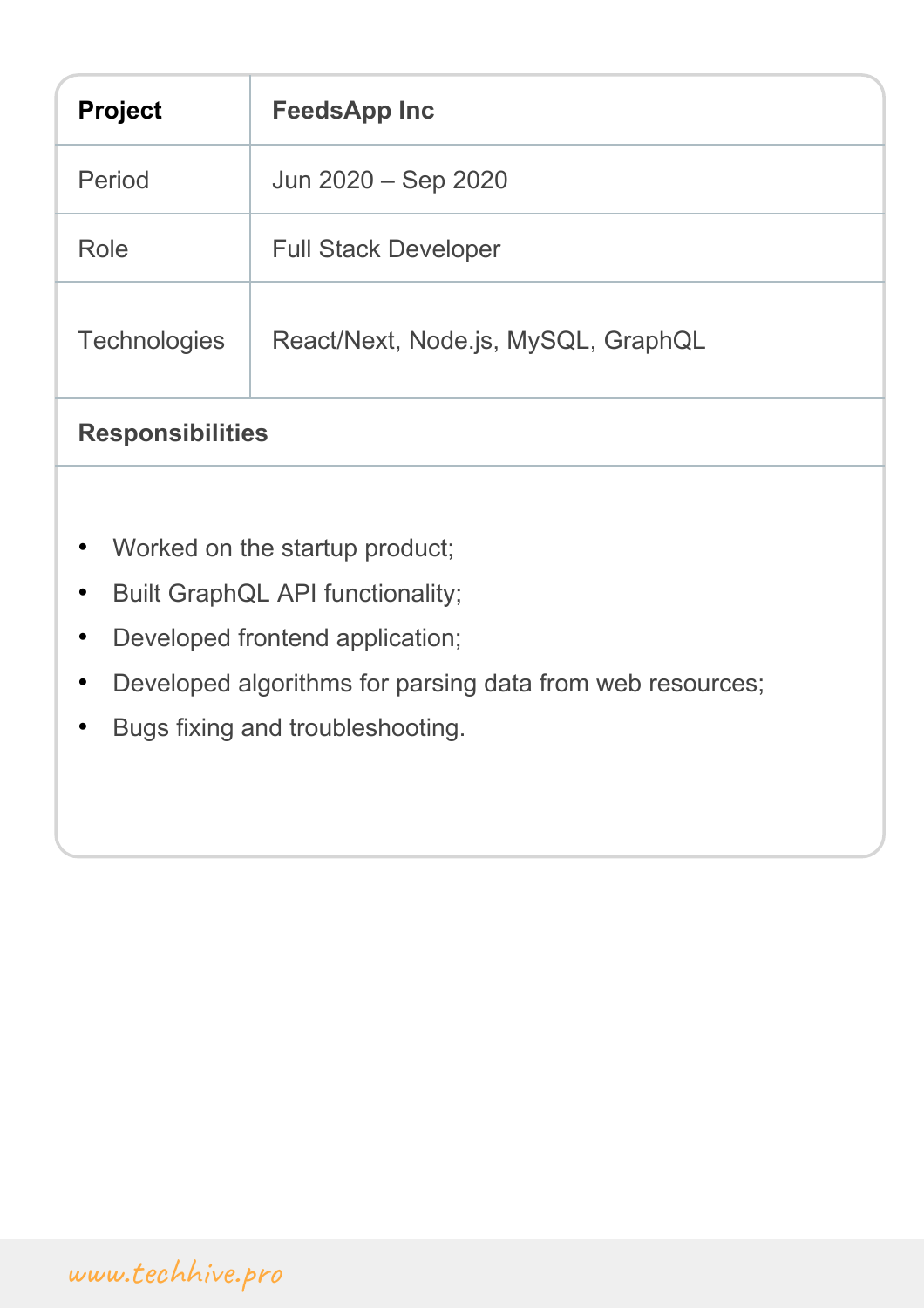| <b>Project</b>          | <b>Freelance (upwork)</b>      |
|-------------------------|--------------------------------|
| Period                  | Jun 2019 - Jun 2020            |
| Role                    | <b>Full Stack Developer</b>    |
| <b>Technologies</b>     | React, Redux, SVG, Electron.js |
| Links                   | tensorsocial.com               |
| <b>Responsibilities</b> |                                |

- Created a complex React/Redux application with SVG and Dragand-drop technology;
- Developed social media dashboard application with complex forms and charts;
- Created an application with Electron.js;
- Built algorithm for imitating user's behavior on web pages.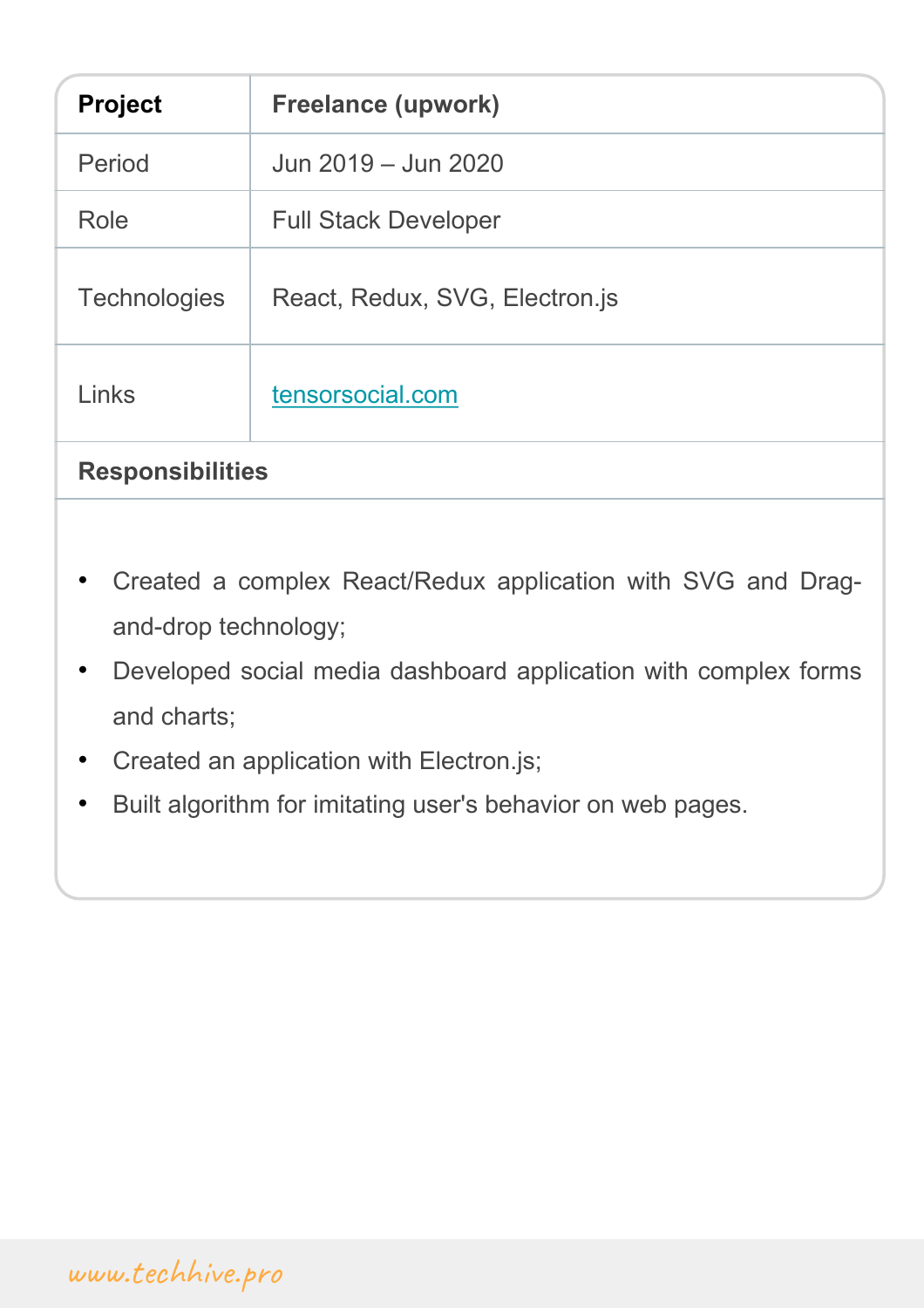| <b>Project</b>          | <b>D-Partners</b>                   |
|-------------------------|-------------------------------------|
| Period                  | May 2018 - Jun 2019                 |
| Role                    | <b>Full Stack Developer</b>         |
| <b>Technologies</b>     | Node.js, PHP, React, MySQL, MongoDb |
| <b>Responsibilities</b> |                                     |

- Created E-commerce applications (PHP);
- Built RESTful API with Express to allow users to submit information by storing data in MongoDB;
- Developed web applications using React.